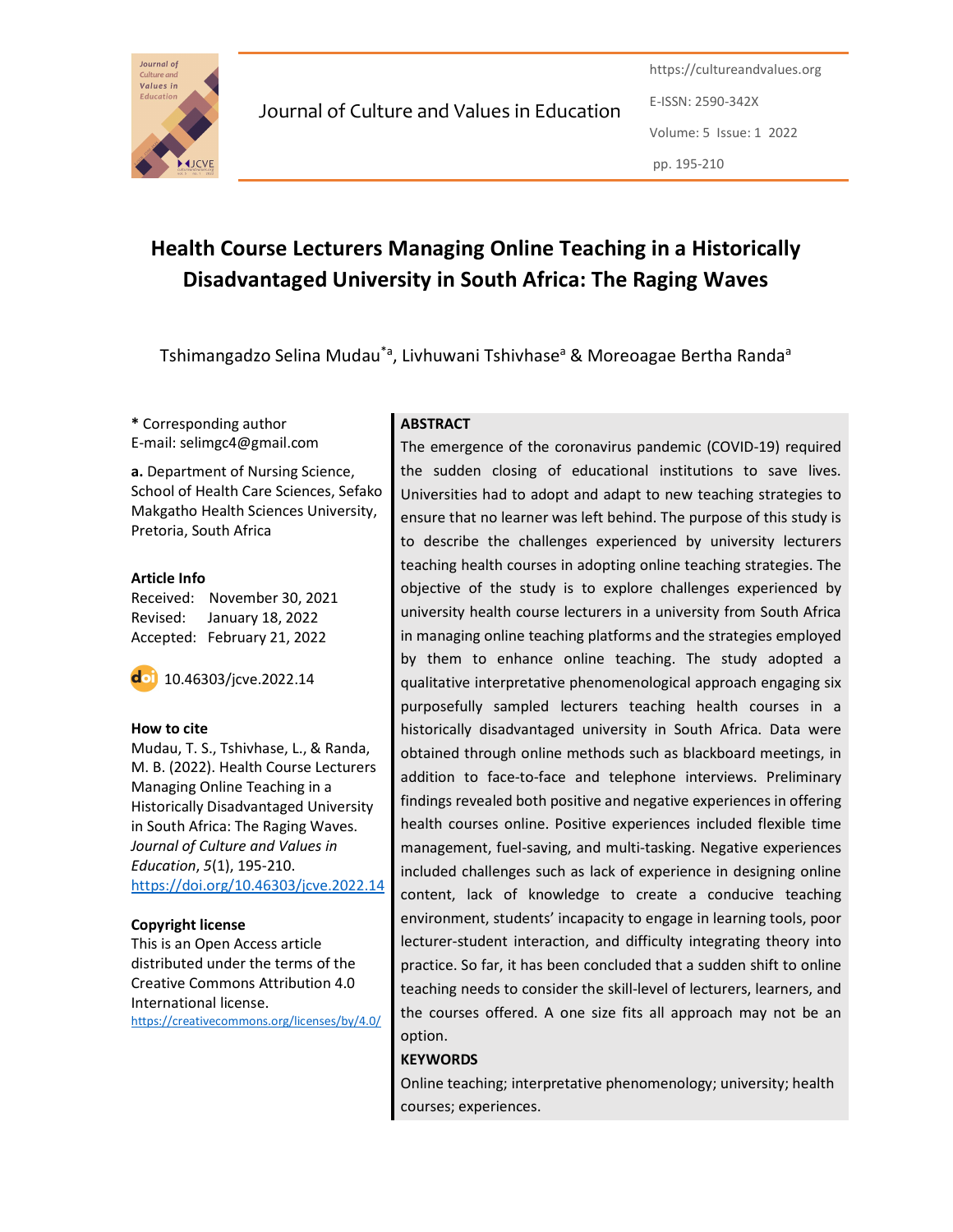### INTRODUCTION AND BACKGROUND

This paper discusses the raging waves experienced by healthcare science lecturers from a historically disadvantaged university (HDU) in South Africa in managing online teaching. Managing online teaching entails designing and organizing for better learning experiences and creating distinctive learning environments using digital technology (Rapanta et al., 2020). Fry (2001, as cited in Adedoyin & Soykan, 2020) defined online teaching as the use of the Internet and some other technologies to develop materials for educational purposes, instructional delivery, and management of programs. The general South African education system is tainted by the historical challenges of inequality and inequity (Tanga et al., 2020). Most universities in the Republic of South Africa (RSA) are considered historically disadvantaged universities (henceforth, HDUs) (Tanga et al., 2020). Such HDUs include under-resourced universities like the University of Fort Hare, Limpopo, Venda, Western Cape, Zululand, Walter Sisulu University, Mangosuthu University of Technology, and Sefako Makgatho Health Sciences University (Wangenge-Ouma & Kupe, 2020).

The broad social gap, inequality, and inequity in the RSA are also experienced in the universities where students from high-income groups are mostly registered at well-equipped universities where there are better teaching and learning resources, including Internet and information communication technology (ICT) devices rather than at the HDUs. Such a division leads to digital distinctions between the "haves" and the "have nots" (Mpungose, 2020), thus leaving some students behind and ultimately increasing segregation and perpetuating social classes.

Online teaching was adopted in institutions of higher learning for teaching to take place in an online platform rather than in person which was not possible due to the COVID-19 pandemic. Universities were forced to deeply rethink, restore, and redesign the educational system to address the unprecedented situation, moving from traditional classroom-based teaching to modern teaching online or blended teaching (Martinez, 2020). Online teaching is, therefore, a move from classroom-based teaching to Zoom, virtual classes, seminars, and webinars (Mishra et al., 2020). The adoption of online teaching during COVID-19 was a solution to provide psychological safety in the learning environment (Mishra et al., 2020). The literature shows that the acceptance of online teaching differed among countries, affected as they were by different factors such as readiness to use e-learning, age, and gender, social factors such as interpersonal and instructor influence, and organizational factors comprising technological, financial, and infrastructural factors (Zalat et al., 2021; Medhat & Elkassas, 2020; Chawinga, 2016).

 Likewise, Briliannur et al. (2020) posit that online teaching is less effective where there is a lack of facilities, infrastructure, and preparedness for technological education. In China, it was reported that online experiments were poorly implemented due to the lack of teacher experience and unequal learning outcomes caused by diverse experiences, informational gaps, and environmental difficulties experienced by teachers in their homes (Zhang et al., 2020).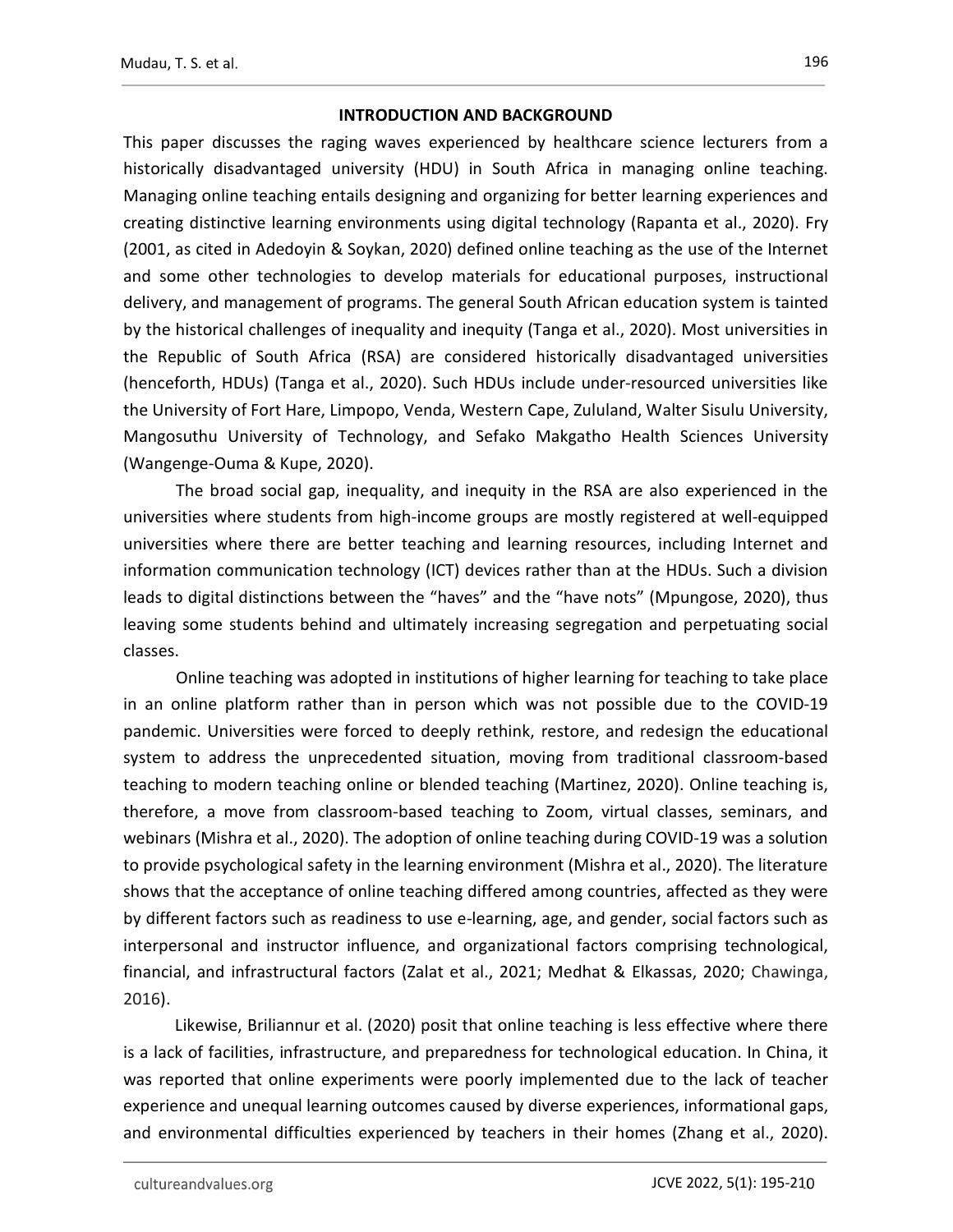Several barriers to online teaching were cited, for example, the e-learning curriculum, and the organizational and structural factors that needed more collaboration for their solution (Zalat et al., 2021). Naylor and Nyanjom (2021) reported that online teaching caused teachers to feel major embarrassment and inadequacy. Additionally, educators felt the embarrassment of constantly seeking help for being unfamiliar with technology. Several studies highlighted the challenges experienced by lecturers using online teaching, which ranged from unfamiliarity with the online teaching platform, difficulties in monitoring/assessing students' learning, unstable Internet connectivity, electricity challenges, technical problems, and lack of computers/laptops (Zalat et al., 2021; Subur, 2021; Mpungose, 2020). Teaching involves students. Therefore, Hermanto and Srimulyani (2021) reported student-related challenges such as lack of discipline, lack of Internet access, and lack of social interaction in "person" classes. In the event of the COVID-19 pandemic, medical and other healthcare students were initially restricted to online teaching and to using simulated patients and other technologies to supplement real clinicalbased work-integrated learning (Rose, 2020).

 Unfortunately for most African universities, this was not the case. For example, the University of Malawi experienced challenges due to infrastructural limitations and lacking skills/incapacity among academics, which made online teaching unsuccessful (Kayange, 2019). Most of the academic staff believed that the benefits and opportunities of online learning outweighed the challenges; therefore, it was reinforced in Malawi. A study conducted in RSA by the Department of Higher Education and Training [DHET], (2020a) revealed that issues with the lack of Internet and connectivity problems ranked number one among learners in rural areas, with Internet affordability also in the center of the findings.

 Mustakim (2020) reported that online teaching exposed teachers to fatigue and burnout and that the teachers had to be creative to overcome such factors. In contrast, Hikmatiar et al., (2020) argued that Google Classroom was an environment for positive learning outcomes, interesting and that fostered creative attitudes toward students. However, they also reported that online teaching was insufficient to teach subjects related to calculation and practice (Hikmatiar et al., 2020). Similar results from a study on medical students showed that online learning was unsuitable for medical education (Stoehr et al., 2021). The findings further revealed that the medical students require live patient contact obtained through face-to-face interactions to develop clinical skills.

However, online teaching has been reported to have advantages such as flexible work hours and learning time, being economical as it reduces transportation and accommodation costs, providing access to numerous updated information through published e-library and journals, and accommodating various religious practices (Ghafur, 2021; Kayange, 2019). Maatuk et al., (2021) reported that lecturers at the University of Benghazi view online learning as beneficial and helpful in developing students' technological skills, while students claimed difficulties such as the low quality of the Internet as the largest barrier. Teaching online was perceived by the teaching staff as beneficial in terms of the flexibility, speed of teaching, and for increasing the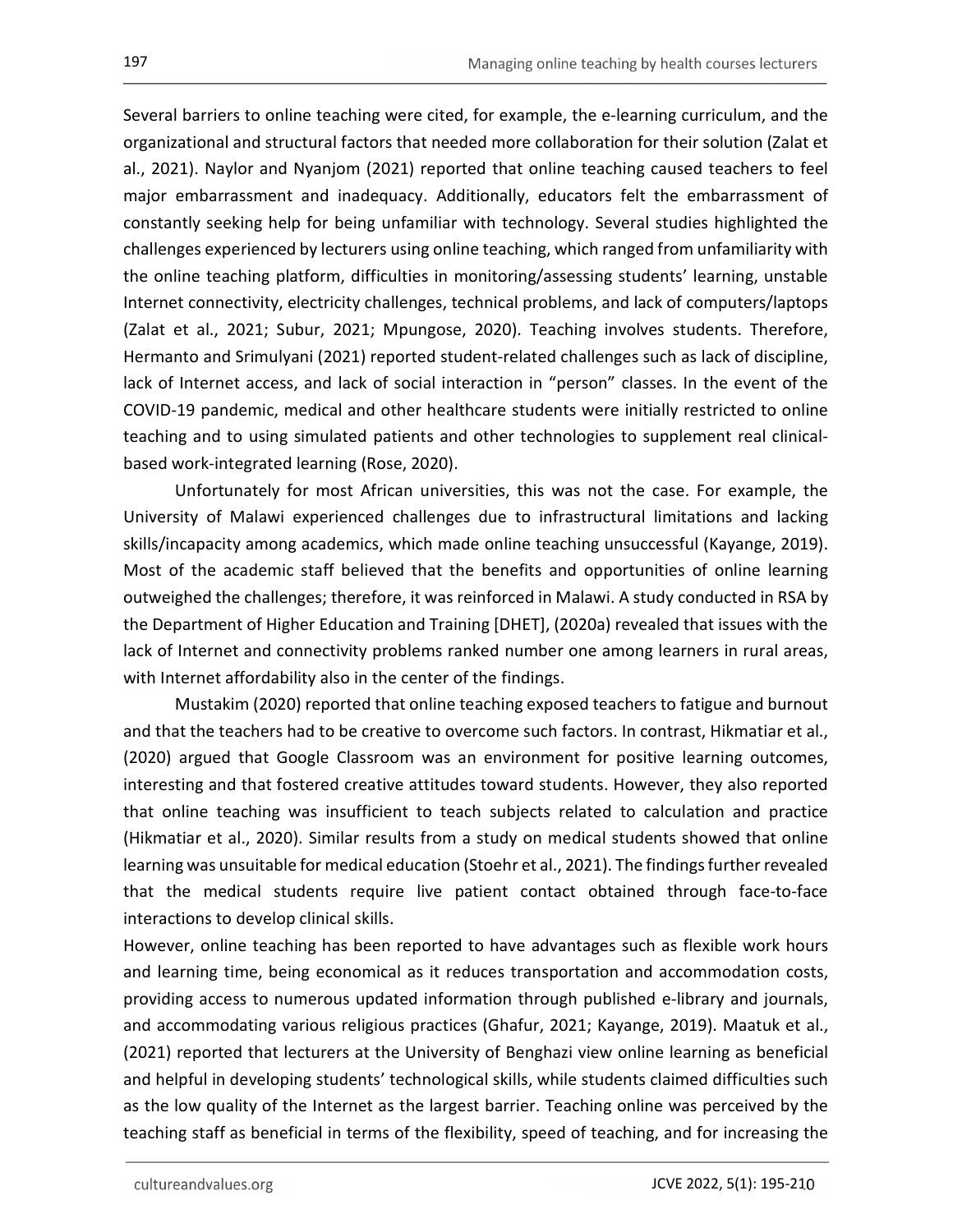technological skills and enhancing the educational experience (Zalat et al., 2021; Rose, 2020; Sun et al., 2020). In Indonesia, Hermanto and Srimulyani (2021) found that the success of online teaching depends on several integrated components, i.e., students, educators, learning resources, and the technology used.

 This study aims to describe the challenges experienced by university lecturers teaching health courses in adopting online teaching strategies. The objective of the study is to explore challenges experienced by university health course lecturers in managing online teaching platforms, and strategies employed to enhance online teaching by lecturers teaching health courses in the university in South Africa.

### Research problem

Healthcare courses include both theory and many clinical components to ensure competency. The researchers are health professional lecturers with academic teaching experience ranging from six to over 10 years. The universities were obliged to save the academic year after the loss of teaching time during the level-five global lockdown. Thus, the researchers studied the challenges and frustrations faced by lecturers and students related to the emergency transition to online teaching in 2020. A plethora of studies, especially in healthcare courses, reported that online teaching caused various issues, including insufficient resources, ineffective teachers, and challenges related to personal attitudes and to the curriculum (Hermanto & Srimulyani, 2021; Rose, 2020; Sun et al., 2020; Zalat et al., 2021). The limited literature available shows that few studies have been conducted in a historically disadvantaged university in RSA exploring the challenges experienced by health professional lecturers regarding online teaching. Therefore, this study aims to examine and describe the experiences of health course lecturers using a phenomenological approach.

### Research question

The study aimed to answer the following research question: What are the experiences of health course lecturers at a historically disadvantaged university in RSA?

### **METHOD**

The study adopted a qualitative interpretative phenomenological approach engaging six purposefully sampled lecturers teaching health courses in a South African historically disadvantaged university. The study was guided by the constructivist theory. This theory was appropriate as it focused on lecturers who were faced with emergency shifting from the traditional teaching methods to online teaching and who had to quickly adopt and adapt to new technological skills. Furthermore, the constructivist theory challenges the traditional passive learning approach with active engagement where both the students and the lecturer co-learn as they adapt to new online teaching methods (Darchinian et al., 2021). According to the constructivist theory, people use previous knowledge to learn new ones (Phillips, 1995). In the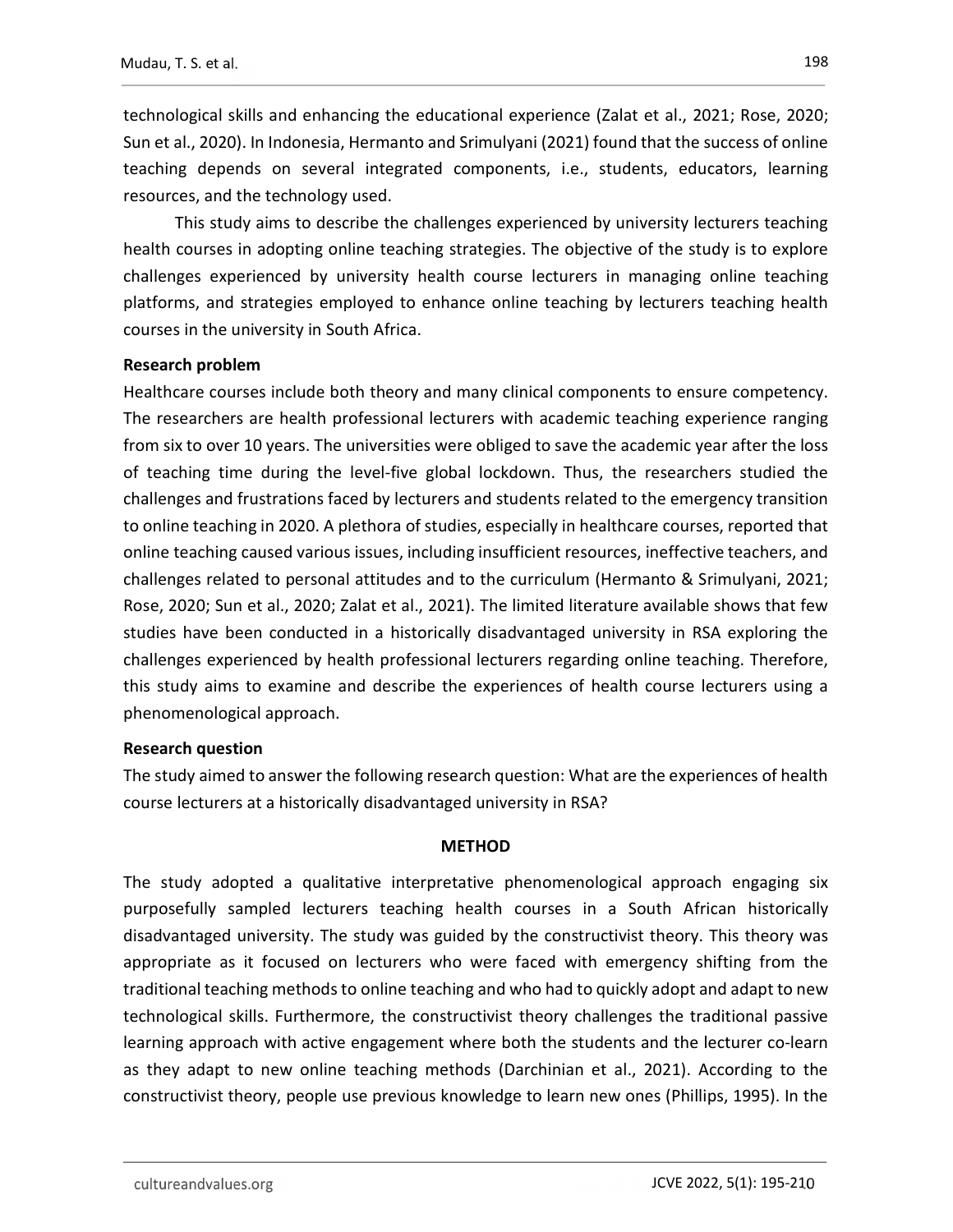context of this study, it means that lecturers had to replace previous ways of sharing information with the students with innovative ways of sharing information using online media platforms.

### **Setting**

The setting was an HDU university in South Africa that offers healthcare courses. The university has a population of over 6000 students enrolled in the academic year 2021. Most of the students are black from low-to-middle income families of the rural areas, followed by a few colored, Indian, and white people. The highest staff members are academics aged over 50 years, while a few staff members and academics are younger than 40 years old. The study settings were the offices of the participant lecturers in their different departments, such as nursing, occupational therapy, physiotherapy, natural and biological sciences, and medicine. With all the participants, a private room was used to conduct the interviews where no interruptions occurred, and privacy and comfort were ensured. A "please do not disturb" sign was placed on the door.

### Study population

The target population consisted of a sample from the population that the study intended to evaluate and make inferences, and that had specific characteristics (Brink et al., 2017). The study population consists of lecturer participants and the study sample consists of participants from a larger ongoing study. The study population comprised about 600 lecturers. The participating lecturers were responsible for teaching theoretical content and/or clinical modules. All participants had an average of more than four years of teaching experience in healthcare courses in the university studied. They were suitable for inclusion once they had information on the phenomenon being studied, i.e., their experiences regarding online teaching and learning of healthcare courses.

### Recruitment and sampling process

Sampling refers to the researcher's process of selecting the sample from a population to obtain information regarding a phenomenon in a way representing the population of interest (LoBiondo-Wood & Haber, 2018). A purposive non-probability sampling method was used to select six participants who met the inclusion criteria. A total of six participants consisting of two male and six female lecturers took part in the study. Participants were recruited by emailing several Departments Heads. Interested members consulted the researchers individually. The purpose of the study and its benefits were explained before the data collection process commenced. Individual appointments were made, and meetings to collect data were scheduled.

Data collection methods and instruments<br>Data were obtained through online methods such as Blackboard (BB) meetings, in person, and telephone interviews. Participation was voluntary, and the lecturers were informed that they could withdraw from the study at any time without penalty or any explanation. Informed written and verbal (virtual) consent was obtained from the lecturers before the interviews (Creswell & Poth, 2018). Confidentiality and anonymity were ensured using pseudonyms instead of real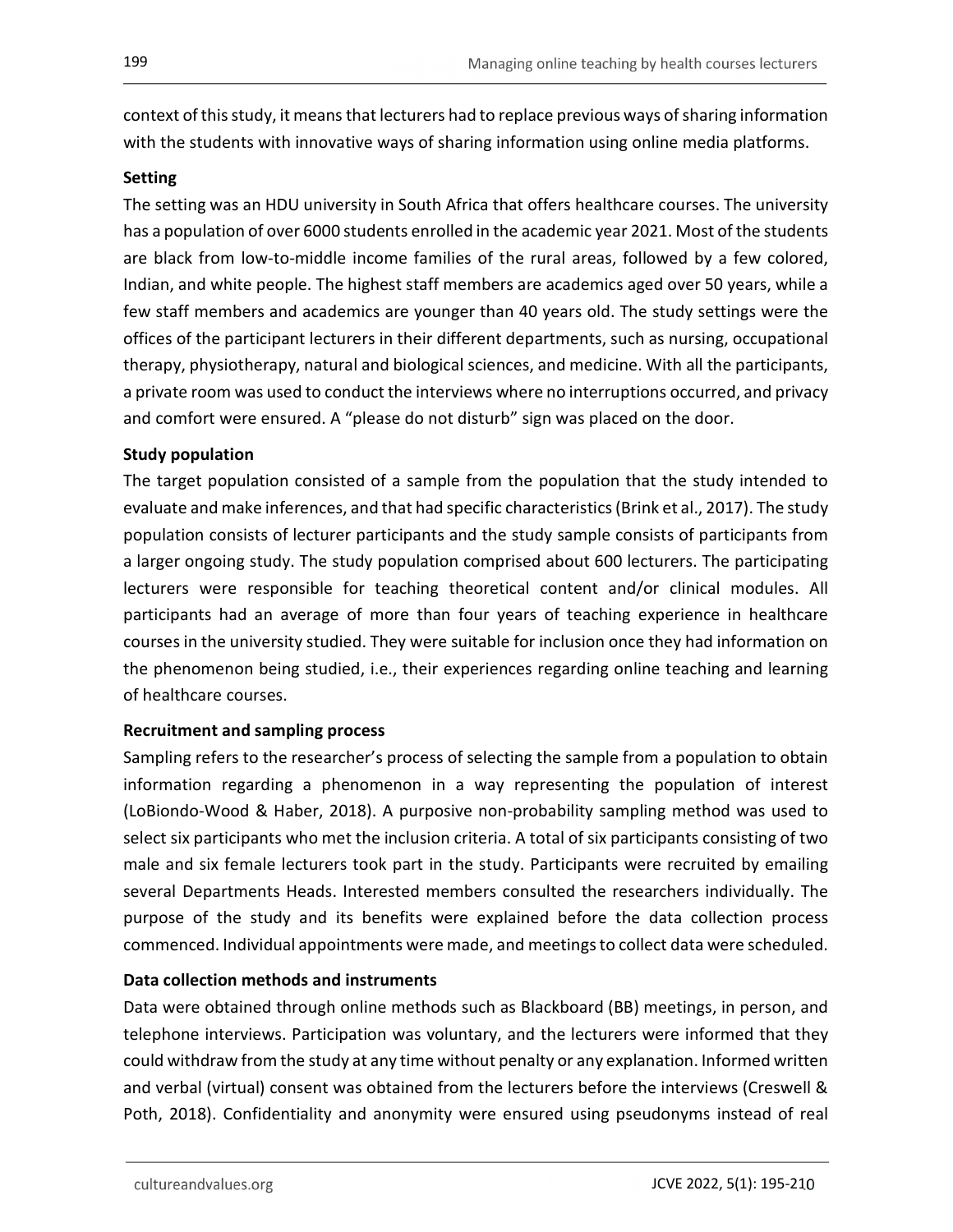names. The data were collected over a period of four months (July to October 2021) by means of in-depth individual interviews (Flick, 2018). A minimum of six lecturers participated in the study. The researchers ensured consistency by asking the same questions to participants. Ethical clearance to conduct the study was provided by the University ethics committee. Permission was also sought from the specific Department Heads before the data collection process commenced. The lecturers' offices within the departments were used as data collection sites after permission was sought and obtained from the Department Heads where face-to-face interviews were conducted.

Individual face-to-face structured interviews were used to collect data from the participants. Telephonic interviews were conducted after work at the convenience of the participants. The structured interview guide with open-ended questions was used throughout the interviews. Each interview lasted 35 to 45 minutes and was conducted in English. The interview times varied as this was dependent on the amount of information the participant was willing to share (Creswell & Poth, 2018). The interviews were audio-recorded with permission of the participants. Data were collected at a convenient time for each lecturer to ensure that teaching and learning times were not compromised. The researchers used field notes to document unstructured observational data. The research question posed was "May you please share your experiences on transition from in-person to online teaching?" Follow-up probing questions were used to clarify the participants' initial responses.

### Data analysis

The study aims to explore meaning from the lecturers' daily practice of online teaching through interpretative phenomenology (IPA) (Peat Rodriguez & Smith, 2019). Through IPA the researchers explored knowledge of managing online teaching and went deeper through critical reflections and interpretation with the study participants (Creswell & Poth, 2018). Data analysis was guided by the research question to explore the experiences of participants in the context of a sudden shift from traditional classroom-based teaching to online platforms. The data were analyzed following the IPA's iterative process. The researchers were actively engaged in an iterative double hermeneutic process of meaning-making of the participants' experiences while the participants made meaning of their experiences (Smith & Eatough, 2020). The recorded interviews were transcribed verbatim. The researchers intensely read and re-read the transcribed data to become familiarized and develop a holistic feel of the participants' experiences. This step was followed by the identification of common themes throughout the quotes. The participants' verbatim quotes are included to clarify their voices as originally expressed.

### **FINDINGS**

This section presents findings on data generated through an interpretative phenomenological approach to explore and describe the experiences of healthcare lectures at an HDU in the RSA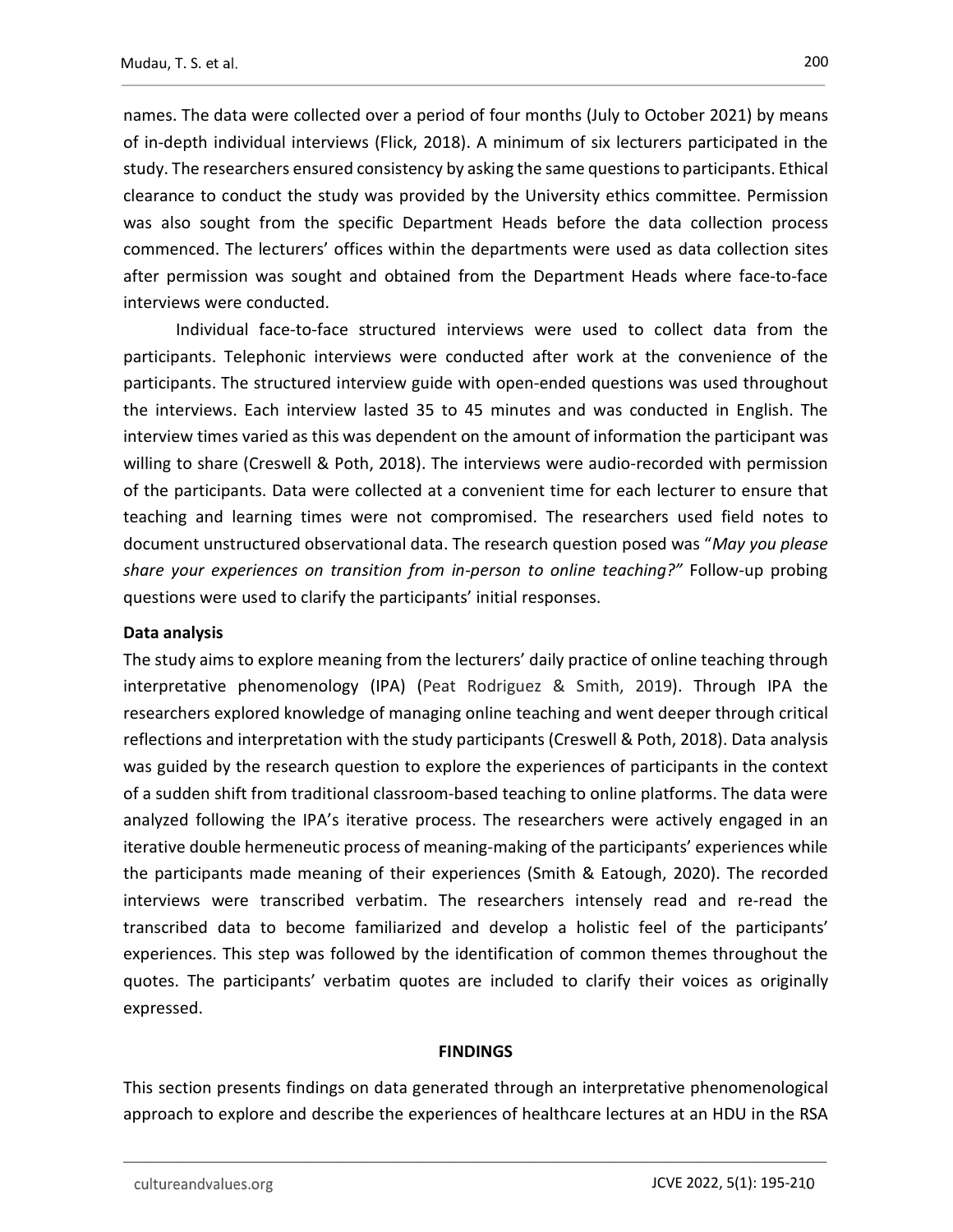on managing online teaching of healthcare courses. Demographically the study participants were mostly 35 to 55 years old and had technological skills ranging from beginner to advanced level (Table 1).

| Pseudonym of<br>participant | Age<br>range | Gender      | Rank               | Years of<br>teaching<br>experience | Department              |
|-----------------------------|--------------|-------------|--------------------|------------------------------------|-------------------------|
| Glenda                      | $35 - 40$    | F           | Lecturer           | 4 years                            | <b>Nursing</b>          |
| Sandile                     | 35-40        | F           | Lecturer           | 5 years                            | <b>Nursing</b>          |
| Cane                        | $41 - 45$    | M           | Lecturer           | 6 years                            | Occupational<br>therapy |
| Shadow                      | $46 - 50$    | M           | Lecturer           | 4 years                            | Occupational<br>therapy |
| Rose                        | $46 - 50$    | $\mathsf F$ | Senior<br>Lecturer | 6 years                            | <b>Nursing</b>          |
| Portia                      | $51 - 55$    | $\mathsf F$ | Senior<br>lecturer | 12 years                           | <b>Nursing</b>          |

Table 1. Demographic data of the participants

 Data analysis results showed both positive and negative experiences in offering health courses online. Positive experiences included flexible time management, fuel-saving, and multitasking. Negative experiences included challenges such as lack of experience in designing online content, lack of knowledge to create a conducive teaching environment, students' incapacity to engage in learning tools, poor lecturer-student interaction, and difficulty integrating theory and practice.

The researchers presented the study participants' personal experiences in parentheses to articulate their unique experiences and minimize theoretical bias (Flick, 2018; Smith & Eatough, 2021). The researchers ascribed to the hermeneutic circle of phenomenological design following its iterative process of tinkering between the texts to make meaning from isolated texts, arrive at a bigger picture of the experiences of the participants (Peat et al., 2019). In the process, data were condensed and interpreted to account for all possible explanations using a cohesive and rigorous approach of compilation and interpretation (Smith & Eatough, 2021). Four main themes emerged from the data analysis, each with related sub-themes. The themes were negative experiences with sudden shift to online teaching, positive experiences with online teaching, and difficulties with managing online teaching.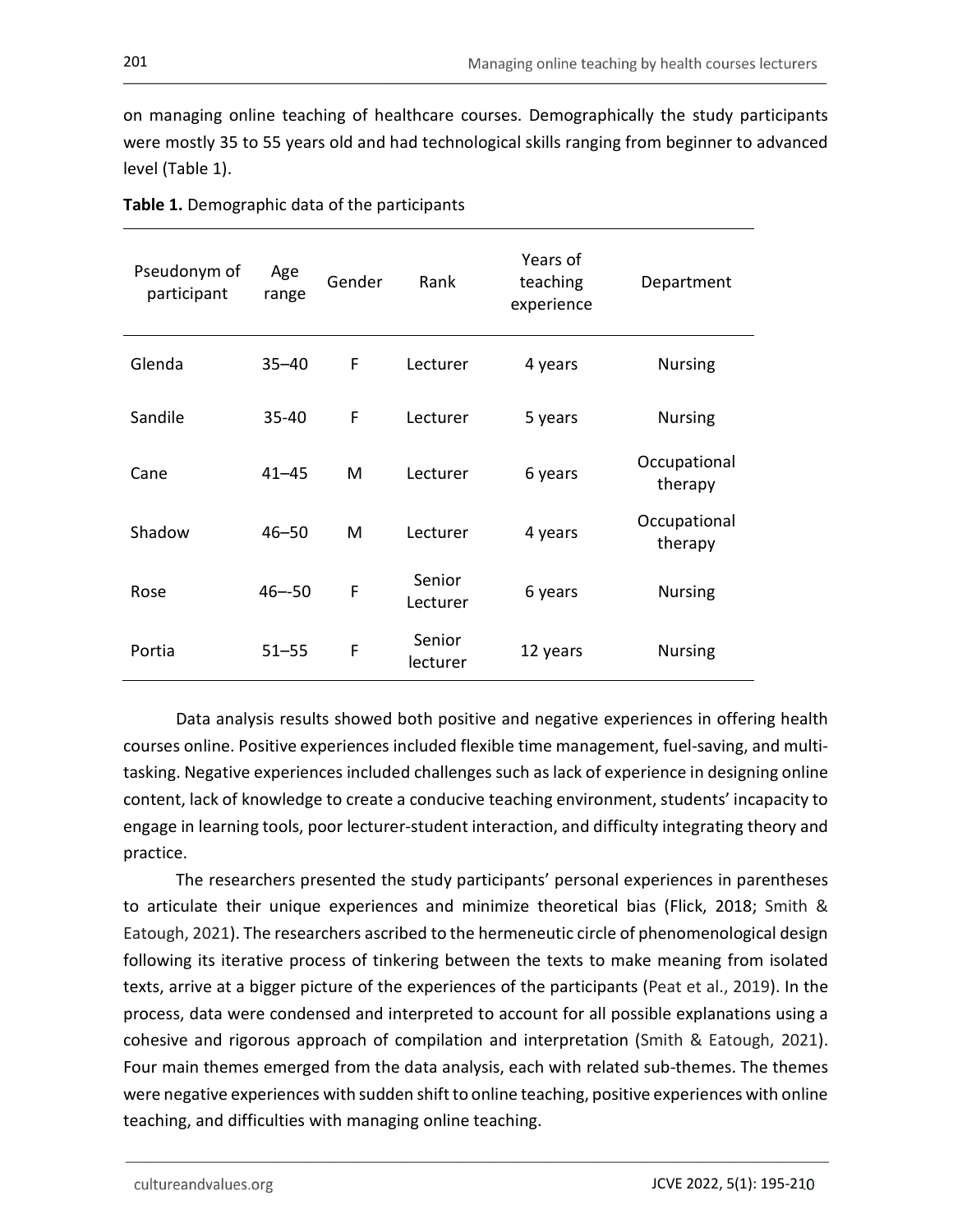Theme 1: Negative experiences with online teaching of healthcare courses<br>There were negative experiences during the implementation of the online teaching in the study setting. Participants revealed Internet related problems such as late supply of Internet to both students and lecturers by the university, Internet affordability, poor and lack of connectivity, and electricity cuts.

The study findings revealed that, despite the emergence of advanced ICT in teaching and learning across several areas of education, the use of online teaching in the HDU is lagging behind. This was confirmed by statements such as:

Portia: "The experience was not a nice one as it was sudden. We had challenges for both students and lectures. For me ---technology has been in use but getting acquitted instantly like that was difficult. There were Internet issues not provided for by the Institution, network, rural/ remote areas with poor signals. The university was not ready: equipment and tools for students were not provided for as students were at home." Glenda: "Students were to buy Internet data themselves. However, lecturers would buy and would not be reimbursed. What about the students as they are on scholarships…no data—no classes. This impacted performance. When they had money for Internet data, we had to repeat the missed classes to catch up, which is a complete waste of time for both teacher and that of other students."

In this study, the implementation of online teaching was turbulent because lecturers had to teach the same content more than once to ensure that students who had connectivity and/or Internet data problems were not left behind. This pressured the lecturers because the learning content had to be covered in a short period of time. It is worth noting that, although the Minister of Education in RSA guided universities to shift to online teaching to save the academic year with the emergence of the Covid pandemic (DHET, 2020b), the university under study was not ready for such implementation. This was confirmed by findings of this study revealing that there were no Internet data provided for either students or lecturers, that the lecturers and students lacked the ICT skills to navigate the online platforms, and that training and teaching were performed simultaneously. The lack of ICT resources in the university was not aligned with the recommendations made to Universities South Africa for the government to ensure provisions that maintain well-resourced, vibrant institutions that respond to diverse social needs (Wangenge-Ouma & Kupe, 2020).

### Theme 2: Difficulty in balancing teaching and work responsibilities

The study participants expressed mixed emotions and frustrations due to the emergency shift from the traditional classroom teaching to online teaching. The negative experiences included the quick adoption of a mixed learning approach, teaching students how to manage the online workstation/navigation during a content presentation, having limited time to guide the student on online tools in addition to delivering a lesson, unfamiliarity with online assessments, no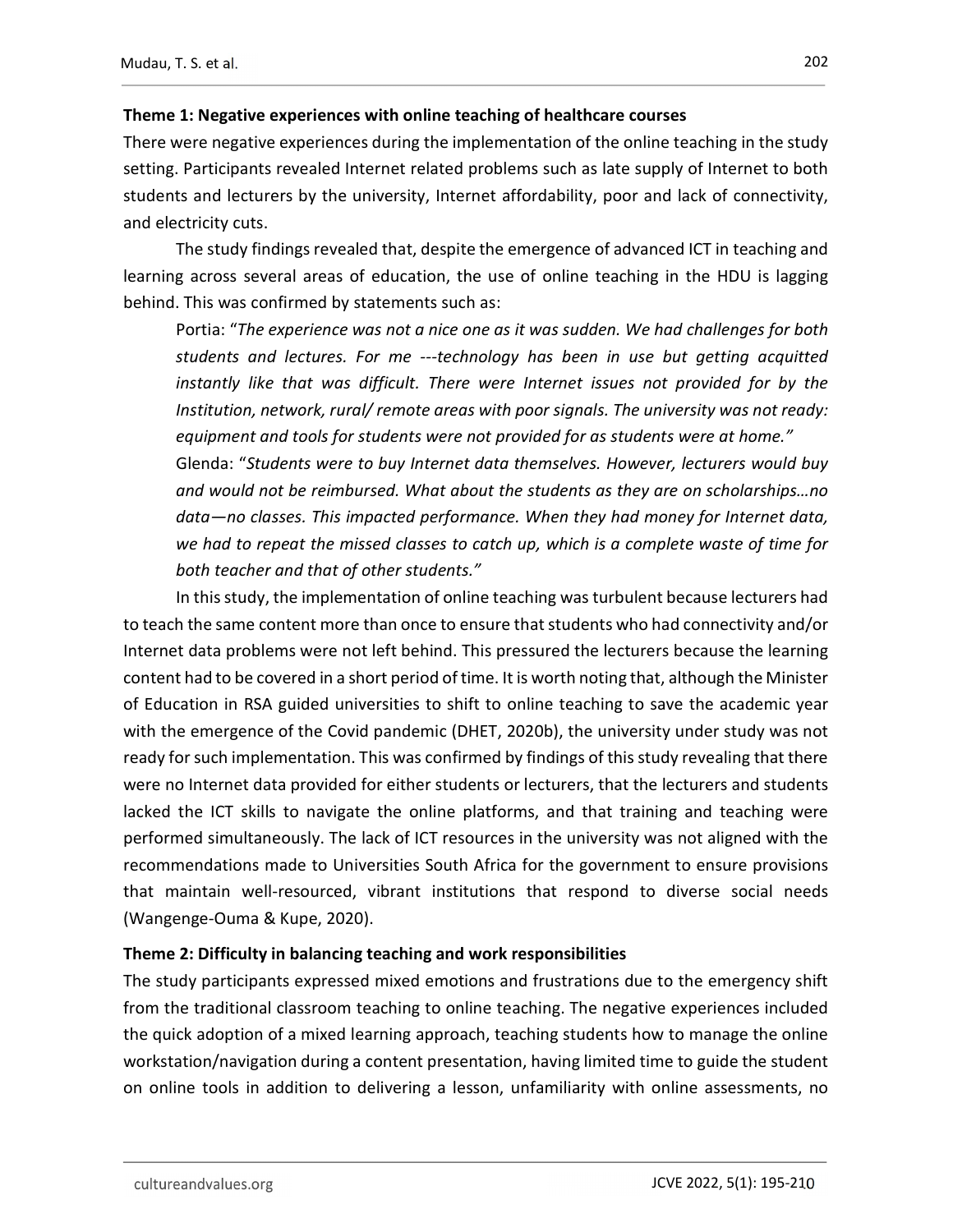remodeling of the module or curriculum, and no time to practice after the Blackboard workshop. The participants commented the following:

Glenda: "It was not planned, and it was a quick move. It was frustrating at the beginning and there was no planning. We had to move from in person to online classes. It was not easy at all. There was no remodeling of the module, it was a learn-on-the-go approach. We were using online teaching as a visual class and the virtual class replaced the inperson teaching to engage the students."

Portia: "It was very difficult and not easy at all. We were expected to practice everything all at once. We wanted to practice whilst in the workshop, but later the same videos were provided as recordings. Now the process is a bit easier, and you can access the link as well. We were affected as we had to follow the examples without induction or expectations known. I did what I thought was right for me. The fourth IR (Fourth Industrial Revolution or 4IR) is here to stay and is a challenge for many. We have passive students that are not active in class."

Opposing the negative experiences, participants expressed positive experiences such as flexible teaching moments, saving gasoline to go to work by not traveling, and having time to reflect on the reality of COVID-19 and a solution for COVID-19 isolation.

Rose: "The positive thing about this is that it happens anywhere so you do not have to be in a specific place, I can teach while I am at Limpopo, and I can teach wherever, so I think it is convenient for me. My gasoline is also safe."

### Theme 3: Poor student-teacher interaction

The study participants shared their concerns over the poor interaction with students during online teaching, no classroom bond, feeling like talking alone, not sure if learning is taking place, lack of or poor student feedback, lack of physical contact with students and perceptions of talking alone.

Shadow: "It is very bad. Students do not participate during online class; I must tell you. You need to put your head on the block for them to participate. They may not participate, sometimes when you point them out, they just keep quiet. They keep quiet but can write something in the chat there, sometimes you would like to hear them talking but I think it is just the challenge with this online approach. Interaction is very limited."

The researchers worked through the meanings and interpretations that played a major role in influencing the participants' decisions to manage the online teaching. For example, in the insert below, the participant expressed the act of managing online teaching as difficult, without the normal human interaction:

Glenda: "The lesson makes it difficult to engage or interact with the students, but of course, as I mentioned, training is happening along with learning. As you move on with teaching and learning, you find ways to engage them, you find ways to teach them, but that human factor is still not there. Is like the 4IR world where it seems like you're talking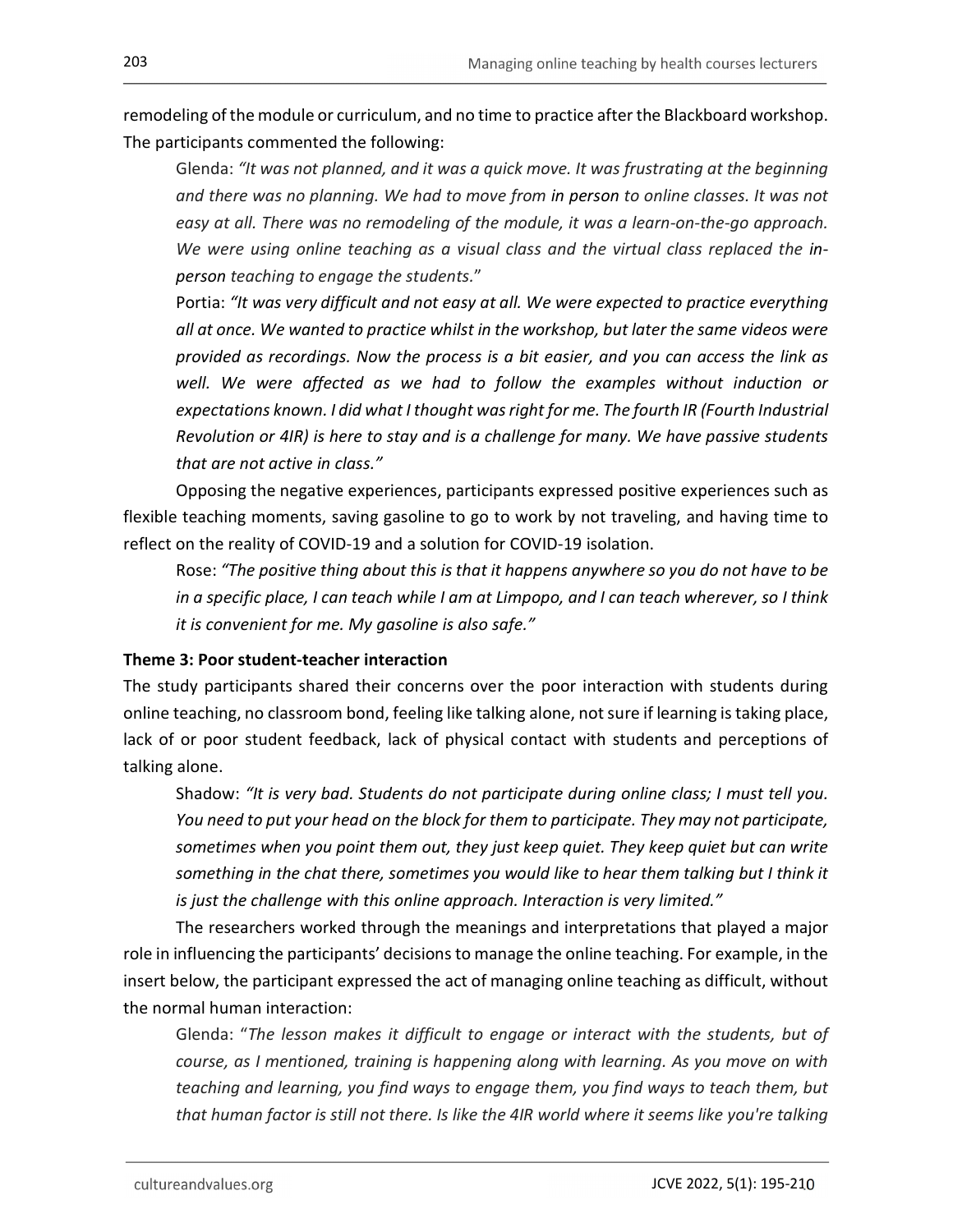to people that at times resemble a robot because sometimes they respond and sometimes they don't. You know when you put in a robot that can't code what you are saying it will not respond appropriately."

The participants' verbatim quotations also showed that the absence of the human factor was regarded as working with robots. These experiences were regarded as difficult and frustrating.

## Theme 4: Improved lecturers' creativity, peer-support, and willingness to adopt online teaching

The study also found that lecturers reconstructed their teaching approaches despite the challenges faced. For example, the participants reported that they formed groups and consulted people with enhanced ICT skills and online teaching to properly manage the transition from classroom-based to online teaching.

Cane: "With self-reflection, I noted a lot of engagement and improved participation and interest in the subject matter. Through BB, there are a lot of courses/webinars provided to capacitate us as lecturers. BB is doing a lot to encourage us to be active, implement things, and it shapes our ways of doing things."

Portia: "Create group activities for students to encourage sharing ideas and value each other's opinions. When they are in practice, there will be case studies where patients are discussed at ward level. Thus, they will be able to contribute."

Sandile: "I was telling myself it was easy, it was not a challenge at all, and I knew what to do if the system didn't give me what I want. I will refresh the system or shut it down and switch it on again. I could even assist adults who had difficulties with the basic Windows. They would call seeking assistance even when I was in the middle of my own class. Then it becomes a challenge when you teach your own class, and you must teach a lecturer who needs help in his/her class. It impacts on your own teaching."

### **DISCUSSION**

This paper aimed to describe the challenges experienced by university lecturers teaching health courses in adopting online teaching strategies. Most of the study participants were 35 to 55 years old and had technological skills ranging from beginner to advanced levels. Studies reported that the younger generations are mostly keen on technology, thus fitting the 4IR advancements. However, the study found that there were varying frustration levels among the younger and older lecturers. The younger lecturers who are sharp on technology quickly adjusted and adapted to online teaching, also acting as anchors and support structures for peers during online teaching. However, such availability to provide support added to their academic and social responsibilities. The lecturer, in turn, had to deal with personal lessons and household chores, in addition to addressing teaching problems from older lecturers. The self-sacrifice and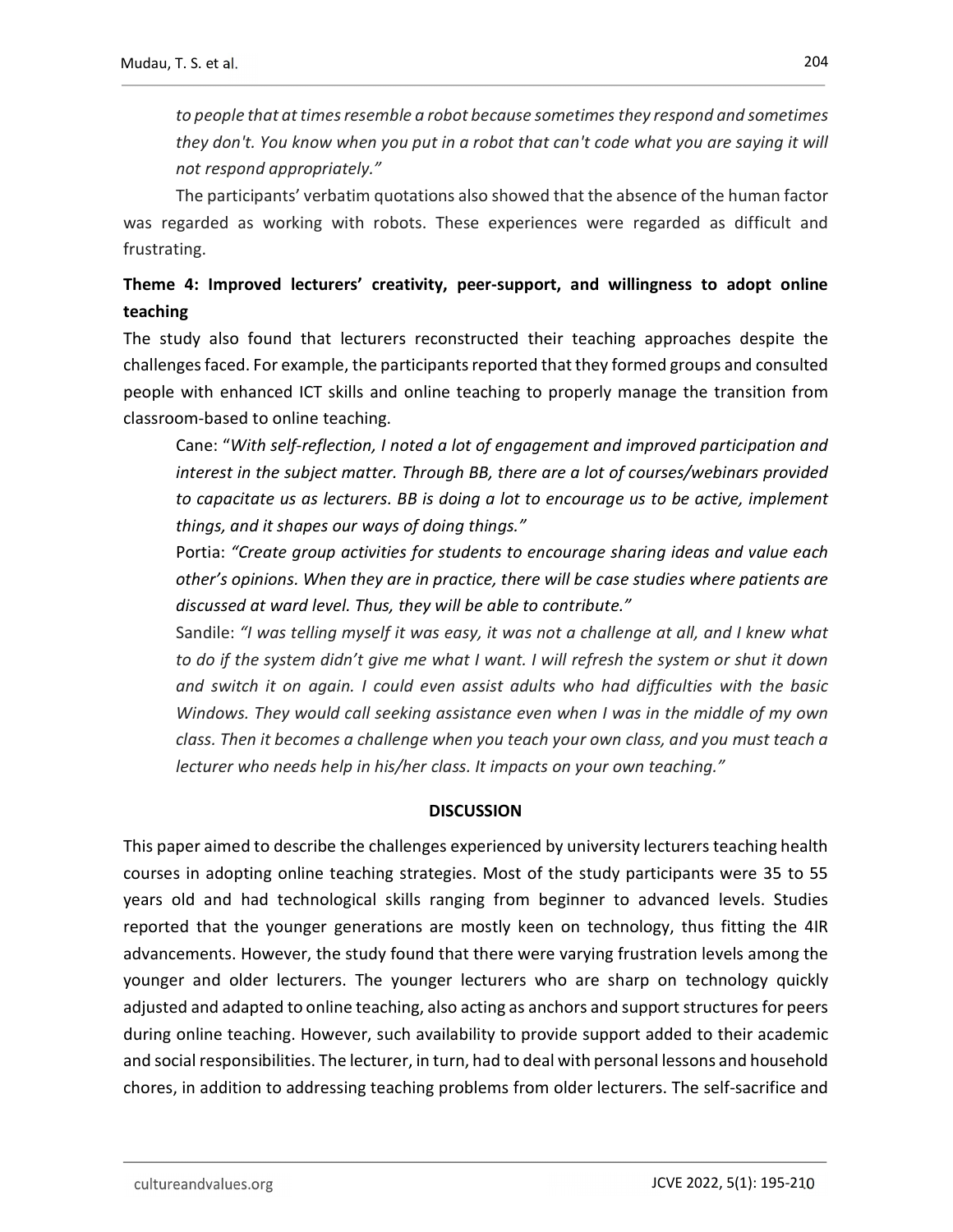support of peers reported in this study are aligned with the philosophy of Ubuntu, as alluded by Omodan and Diko (2021).

 The participants in this study expressed dissatisfaction and low confidence in the skills and educational outcomes of the graduate students. The participants expressed concern about the absence of the classroom-based teachable moments where the correlation between theory and practice takes place to enhance learning. The teachable moments were not available to demonstrate practical interpersonal interaction with patients, where soft skills such as courtesy, touch, expression of emotional concerns are difficult to share, especially where there is a lack of or insufficient material for both the students and lecturers. This concurs with findings showing that practical courses need less time on online teaching and more time on physical classes (DHET, 2020a; Fan et al., 2020). In addition, Stoehr et al. (2021) reported that online teaching is less effective in medical courses.

 This study focused on lecturers; however, the findings of the study are corroborated by the results obtained from a survey conducted with medical students from 12 developed countries (i.e., Bulgaria, Canada, Greece, Germany, and the USA), revealing that most students were dissatisfied with online teaching in the medical field (Stoehr et al., 2021). Remarkably, given the developed state of the South African country, one would not expect learning institutions to be lagging behind in online teaching. In this study, participants expressed frustration with balancing their work and home responsibilities and the creation of "office space" within their homes. The female participants mostly regretted the increased workload and working extended hours to create the new online learning content and meet home responsibilities.

 The online teaching causing frustrations experienced by lectures in this study is another example of the inequality and inequity of the country and university. The lectures' lack of advanced ICT skills to manage online teaching and assessments further indicated the university's unpreparedness to embrace the 4IR developments. Similar weak ICT skills were reported in other HDU in RSA among social workers in an Eastern Cape university (Tanga et al., 2020). Furthermore, this finding confirms findings by the DHET (2020a) in which students reported that lecturers' lack of ICT skills increases their online learning challenges. The findings of this study are also parallel those of Stone and O'Shea (2019) who found that an emergency shift from contact teaching to virtual teaching can be challenging to the new ICT users. Such a pattern of lack of ICT skills among lecturers may show the high level of denial among the universities to accept the gaps and develop relevant strategies to address them for better learning outcomes.

 Remarkably, the sudden shift from classroom-based teaching by this study's participants presented an opportunity for creativity and advancement of personal skills. The lecturers' identification of gaps in ICT skills and their evaluations through reflections are aligned with the critical constructivist theory (Suhendi, 2018). Similar reconfiguration of teaching among the health courses was reported in medical courses in Germany (Haber et al., 2021) and nursing courses in Taiwan (Fan et al., 2020). A meta-analysis study on a flipped classroom approach in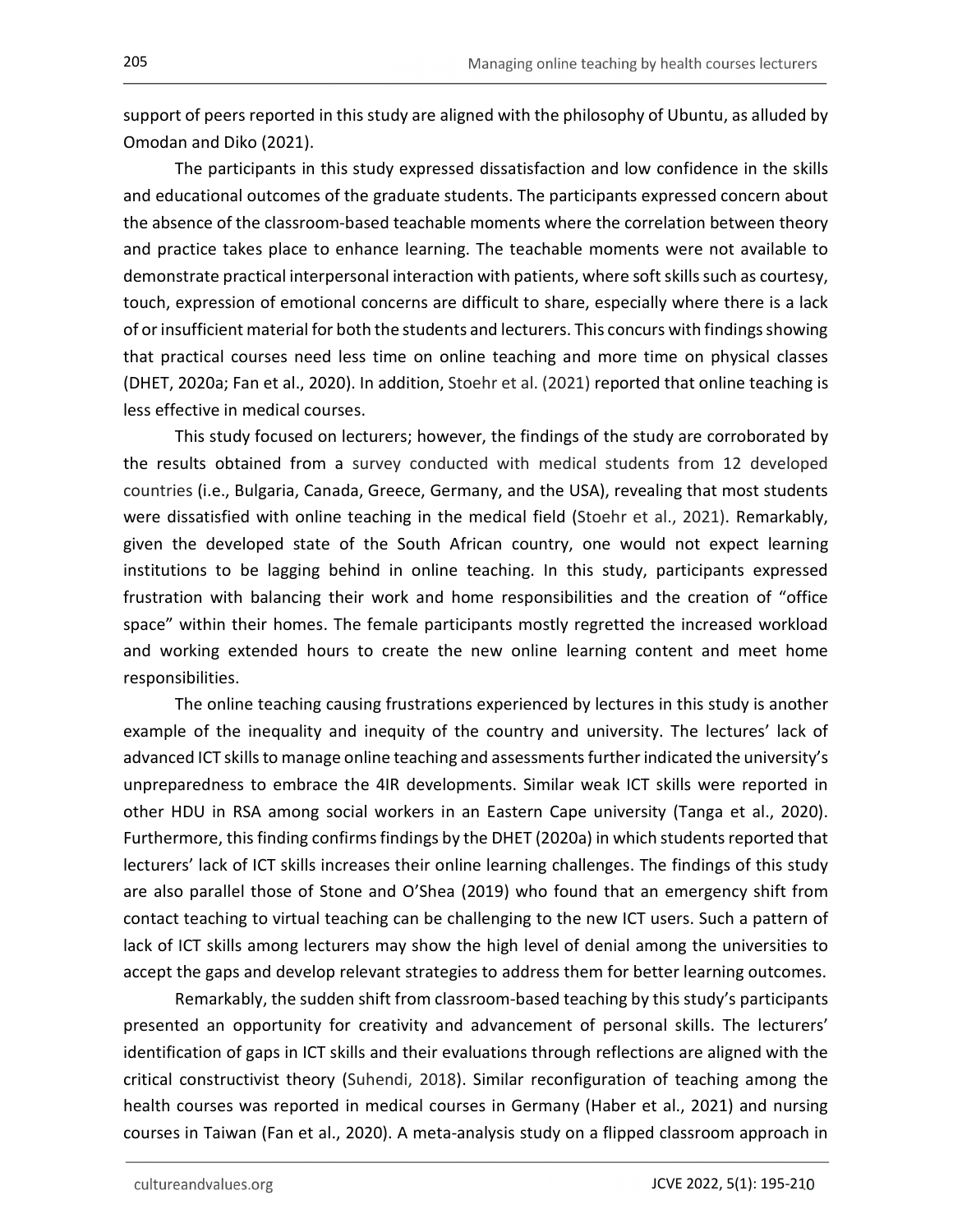health education showed improved educators' work-ethics, caring, accountability, and students' performance (Hew & Lo, 2018).

 The study participants also reported challenges faced by them while they were busy adjusting to the online teaching. Furthermore, the study participants expressed frustration and discomfort when students' present were not forthcoming during online teaching through feedback and active interaction. The participants assimilated such experiences like uncoded robots. This reinforces the idea that teaching, and learning revolve around a triad of teacherenvironment-student interaction. These findings are different from those of developing countries, where students were reported to prefer online teaching and the level of performance and motivation was high (Huber et al., 2021; Stoehr et al., 2021). The lecturers' dissatisfaction with online teaching should be mixed to enhance interaction and participation. An empirical study in Taiwan claimed that nursing courses are best held through mixed learning (i.e., both online and in-person classes; Fan et al., 2020).

 In this study, the negative challenges such as lack of Internet data availability, poor and/or lack of Internet connection, electricity cuts or battery discharge increased the teaching frustrations experienced by the study lecturers. Lack of Internet and connectivity problems ranked number one in a study conducted in the RSA by the DHET (DHET, 2020a). This is because lecturers had to ensure that no learner is left behind by presenting the same content to accommodate those who missed the class. Challenges such as lack of Internet and electricity cuts were also reported in other studies (Mpungose, 2020; Tanga & Tanga, 2021). With the emergence of the COVID-19 pandemic, the World Health Organization and the United Nations Children's Fund produced guidelines to direct countries on strategies to ensure that no learner be left behind. Ironically, such guidelines were not fully considered in the face of the harsh realities experienced by the general African education system, including the IHE.

### **Trustworthiness**

Qualitative studies ensure research quality through the depth and richness of data rather than quantity (Flick, 2018). In this study, the researchers ensured thorough and careful data mining with participants to ensure depth and thick description of experiences regarding managing online teaching. Through member-checking and collaborative critical reflections with participants, the deeper essence of the meaning of managing online teaching among the lecturers in a historically disadvantaged university (HDU) was attained (Peat et al., 2019). This ensured the rich description of experiences by the lecturers (Bynum et al., 2018; Saldana & Omasta, 2018). The detailed description of the lecturers' experiences through IPA further provided an opportunity to share the true picture of what Husserl in Neubauer et al., (2019) called going beyond "mere sensory perception (i.e., what I see, hear, touch) to experiences of thought, memory, imagination, or emotion.'' By grouping the researchers in this study, who are also working in the HDU, the participants were allowed free expression during the interviews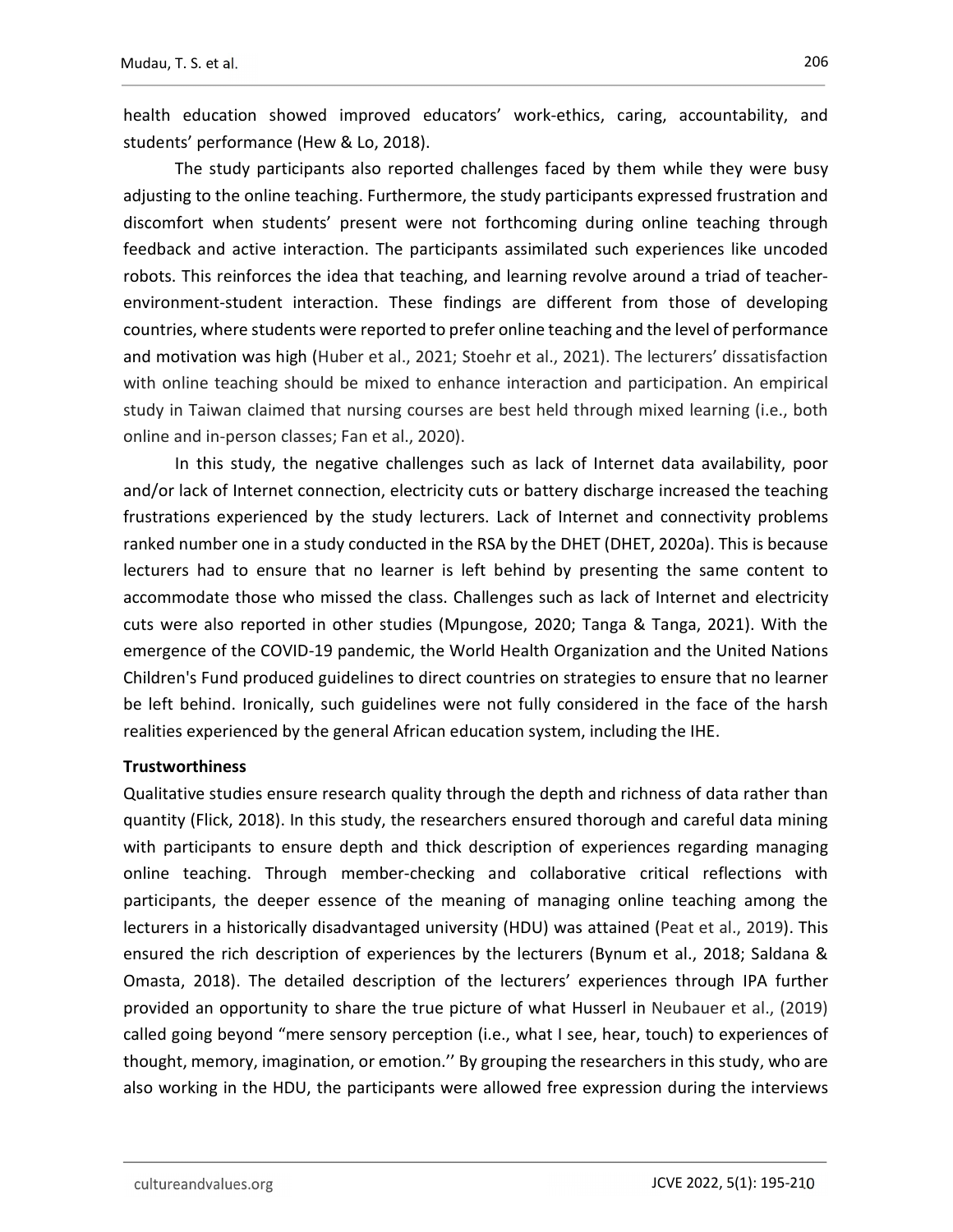without bringing in their own experiences (Bynum et al., 2018; Peat et al., 2019), and this enabled research objectivity.

### **CONCLUSIONS**

The study aimed to explore and describe the experiences of healthcare science lecturers from a historically disadvantaged university in South Africa while managing online teaching. The researchers conclude that a sudden shift to online teaching needs to consider the skill levels of lecturers, learners, and the courses offered. A one size fits all approach may not be an option, especially when the university lecturers have different age groups and technological skills to manage online teaching. This study was conducted in one HDU and, its findings concur with that of a study on another university in the Eastern Cape, indicating that HDUs are still stuck in the pre-democratic era of RSA. The researchers recommend further research among both lecturers and students for better alignment of both experiences which will guide better implementation of online teaching. It is also recommended that a similar study be conducted among the historically advantaged universities in RSA.

### **REFERENCES**

- Adedoyin, O. B., & Soykan, E. (2020). COVID-19 pandemic and online learning: the challenges and opportunities. Interactive Learning Environments, 1–13. https://doi.org/10.1080/10494820.2020.1813180
- Brink, H., Van Der Walt, G., & Van Rensburg, G. (2017). Fundamentals of research methodology for healthcare professionals (4th ed.). Juta.
- Bynum, I.V, W. E., Artino Jr, A. R., Uijtdehaage, S., Webb, A. M., & Varpio, L. (2019). Sentinel emotional events: the nature, triggers, and effects of shame experiences in medical residents. Academic Medicine, 94(1), 85–93.
	- https://doi.org/10.1097/ACM.0000000000002479
- Chawinga, W. D. (2016). Teaching and learning 24/7 using Twitter in a university classroom: Experiences from a developing country. E-learning and Digital Media, 13(1-2), 45–61. https://doi.org/10.1177/2042753016672381
- Creswell, J. W. & Poth, C. N. (2018). Qualitative inquiry and research design: choosing among five approaches (4th ed.). Sage Publications.
- Darchinian, F., Magnan, M-O., & Soares, R. D. O. (2021). The construction of the racialized Other in the educational sphere: the stories of students with immigrant backgrounds in Montréal. Journal of Culture and Values in Education, 4(2), 52–64. https://doi.org/10.46303/jcve.2021.6
- Department of Higher Education and Training. (2020a, November 25). Students' access to and use of learning materials. Survey Report 2020. https://www.usaf.ac.za/wpcontent/uploads/2021/02/DHET\_SAULM-Report-2020.pdf.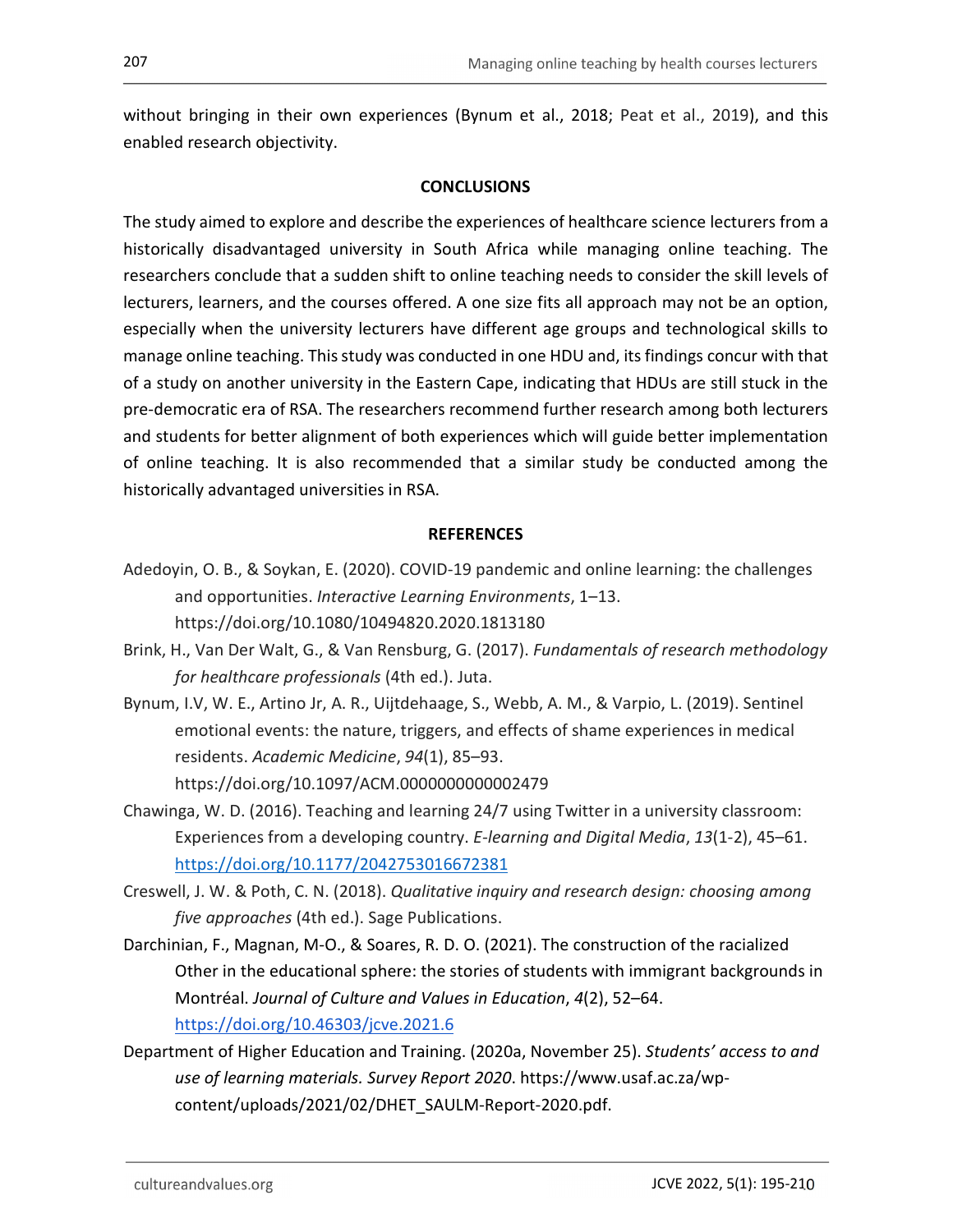- Department of Higher Education and Training. (2020b, November 22). Measures to deal with the Coronavirus COVID-19 in the post-school education and training sector. https://www.gov.za/speeches/minister-higher-education-science-and-innovationstatement-measures-deal-covid-19-threat.
- Omodan, B., & Diko, N. (2021). Conceptualisation of Ubuntugogy as a Decolonial Pedagogy in Africa. Journal of Culture and Values in Education, 4(2), 95–104. https://doi.org/10.46303/jcve.2021.8

Flick, U. (2018). SAGE handbook of qualitative data collection. SAGE Publications.

- Fan, J. Y., Tseng, Y. J., Chao, L. F., Chen, S. L., & Jane, S. W. (2020). Learning outcomes of a flipped classroom teaching approach in an adult-health nursing course: a quasiexperimental study. BMC Medical Education, 20(1), 1-11. https://doi.org/10.1186/s12909-020-02240-z
- Ghafur, H. S. (2021). Analysis of ICT Development Supporting the E-Learning Implementation on Nadhatul Ulama Universities in Indonesia. Journal of Social Studies Education Research, 12(4), 121–143.
- Hew, K. F., & Lo, C. K. (2018). Flipped classroom improves student learning in health professions education: a meta-analysis. BMC Medical Education, 18(1), 38. https://doi.org/10.1186/s12909-018-1144-z.
- Hermanto, Y. B., & Srimulyani, V. A. (2021). The challenges of online learning during the COVID-19 pandemic. Journal Pendidikan Dan Pengajaran, 54(1), 46–57.
- Hikmatiar, H., Sulisworo, D., & Wahyuni, M. E. (2020). Utilization of Google Classroom-Based Learning Management System in learning. Journal Pendidikan Fisika, 8(1), 78–86. https://doi.org/ 10.26618/jpf.v8i1.3019
- Huber, J., Witti, M., Schunk, M., Fischer, M. R., & Tolks, D. (2021). The use of the online Inverted Classroom Model for digital teaching with gamification in medical studies. GMS Journal for Medical Education, 38(1). https://doi.org/10.3205/zma001399
- Kayange, A. K. M. Y. (2019). E-learning encounters in Malawi Higher Education Institutions. International Journal for E-Learning Security, 8(1), 592–603. https://doi.org/10.20533/ijels.2046.4568.2019.0074
- LoBiondo-Wood, G. & Haber, J. (2018). Nursing research. Methods and critical appraisal for evidence-based practice (9th ed.). Elsevier.
- Mpungose, C. B. (2020). Emergent transition from face-to-face to online learning in a South African university in the context of the Coronavirus pandemic. Humanit Soc Sci Commun, 7, 113. https://doi.org/10.1057/s41599-020-00603-x
- Martínez, J. P. C., Catasús, M. G., & Fontanillas, T. R. (2020). Impact of using learning analytics in asynchronous online discussions in higher education. International Journal of Educational Technology in Higher Education, 17(1), 1–18. https://doi.org/10.1186/s41239-020-00217-y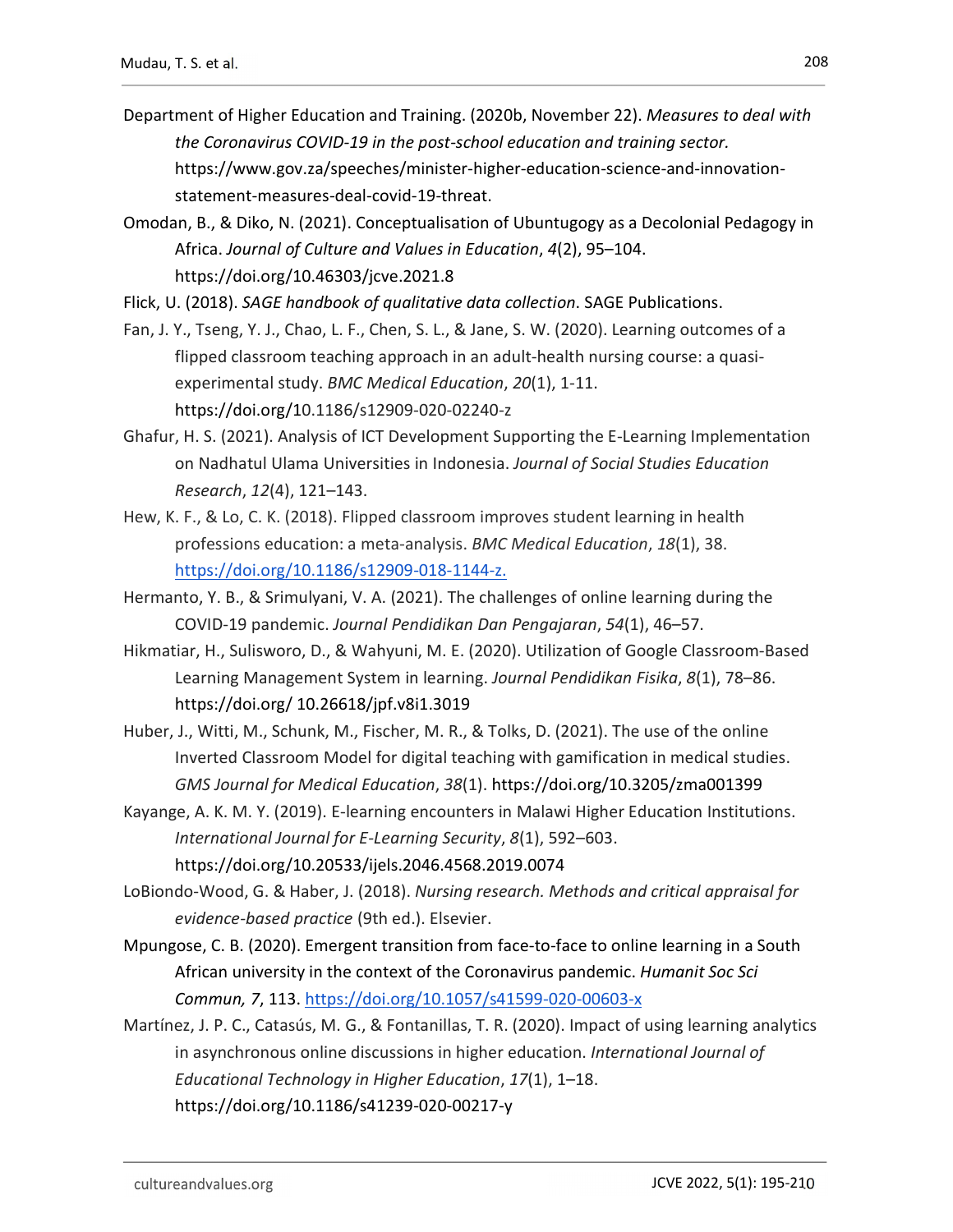- Medhat, M. A., & El Kassas, M. (2020). COVID-19 in Egypt: uncovered figures or a different situation? Journal of Global Health, 10(1), 010368. https://doi.org/10.7189/jogh.10.010368
- Mishra, L., Gupta, T., & Shree, A. (2020). Online teaching-learning in higher education during lockdown period of COVID-19 pandemic. International Journal of Educational Research Open, 1, 100012. https://doi.org/10.1016/j.ijedro.2020.100012
- Naylor, D., & Nyanjom, J. (2021). Educators' emotions involved in the transition to online teaching in higher education. Higher Education Research & Development, 40(6), 1236– 1250. https://doi.org/10.1080/07294360.2020.1811645
- Peat, G., Rodriguez, A., & Smith, J. (2019). Interpretive phenomenological analysis applied to healthcare research. Evid Based Nurs, 22(1), 7–9. https://doi.org/10.1136/ebnurs-2018- 103017
- Phillips, D. C. (1995). The good, the bad, and the ugly: the many faces of constructivism. Educational Researcher, 24(7), 5–12. https://doi.org/10.2307/1177059
- Rapanta, C., Botturi, L., Goodyear, P., Guàrdia, L., & Koole, M. (2020). Online university teaching during and after the COVID-19 crisis: refocusing teacher presence and learning activity. Postdigital Science and Education, 2(3), 923–945. https://doi.org/10.1007/s42438-020-00155-y
- Rose, S. (2020). Medical student education in the time of COVID-19. Jama, 323(21), 2131– 2132. https://doi.org/10.1001/jama.2020.5227
- Saldanã, J., & Omasta, M. (2018). Qualitative research: analyzing life. Sage
- Seaman, J.E., Allen, I.E., & Seaman, J. (2018, July 19). Grade increase: tracking distance education in the United States, Babson Survey Research Group is released under a Creative Commons Attribution-Share Alike 4.0 International license. https://www.bayviewanalytics.com/reports/gradeincrease.pdf
- Shifa, M., David, A., & Leibbrandt, M. (2021). Spatial inequality through the prism of a pandemic: COVID-19 in South Africa. Scientific African, 13, e00949. https://doi.org/10.1016/j.sciaf.2021.e00949
- Smith, J. A., & Eatough, V. (2021). Interpretative phenomenological analysis: Analysing qualitative data in psychology. In E. Lyons, & A. Coyle (Eds), Analysing Qualitative Data in Psychology 3rd Edition. SAGE publicans.
- Stoehr, F., Müller, L., Brady, A., Trilla, A., Mähringer-Kunz, A., Hahn, F., et al. (2021). How COVID-19 kick-started online learning in medical education—The DigiMed study. PLoS ONE 16(9), e0257394. https://doi.org/10.1371/journal.pone.0257394
- Suhendi, A. (2018). Constructivist learning theory: The contribution to foreign language learning and teaching. KnE Social Sciences, 87–95. https://doi.org/10.18502/kss.v3i4.1921
- Subur, S. (2021). Online Learning on the COVID-19 Pandemic to Create Educational Access Inequality. Journal of Social Studies Education Research, 12(4), 170–196.